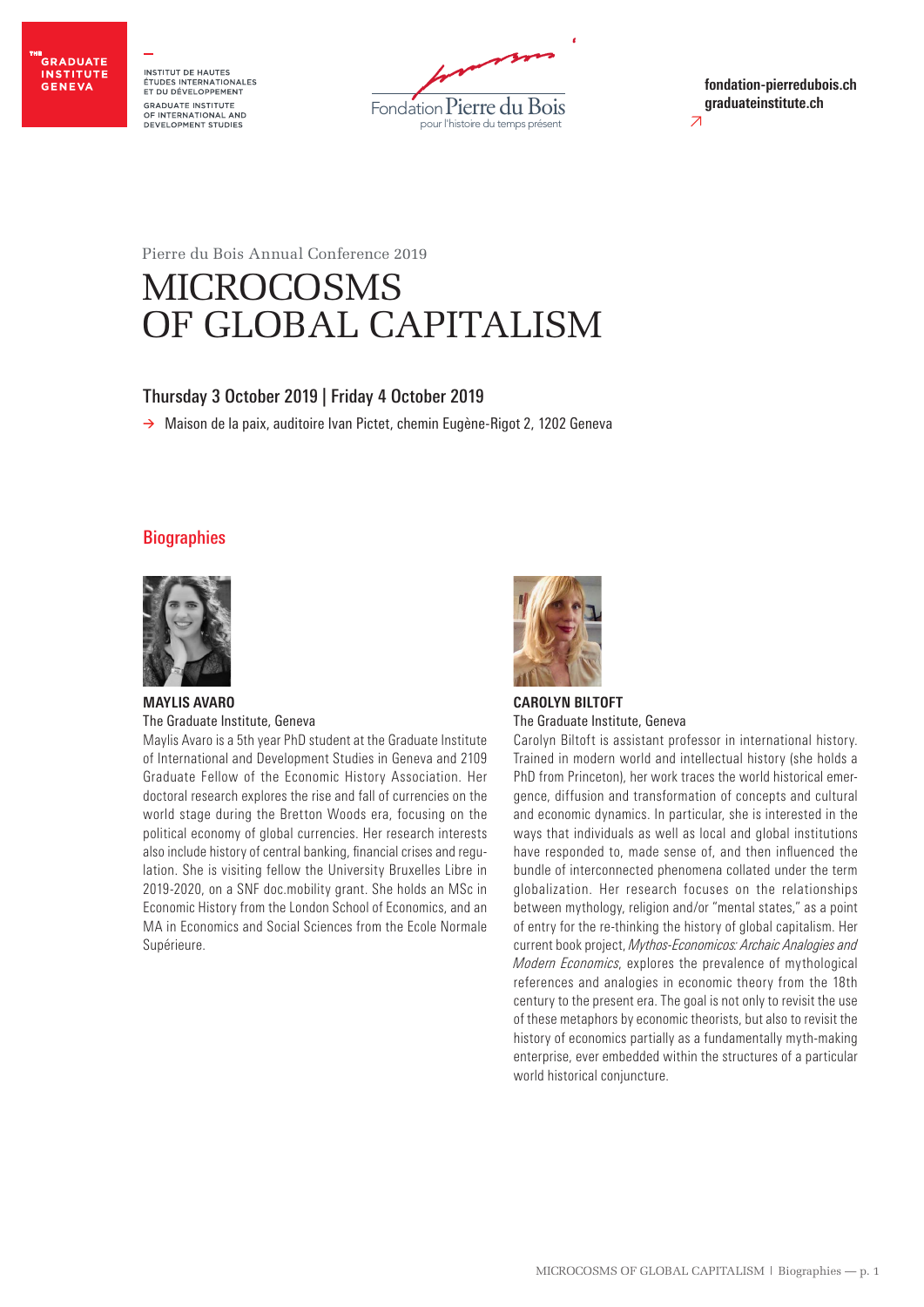

**DOMINIC BOYER** Rice University

Dr. Dominic Boyer is an anthropologist specializing in the study of energy, climate, politics and society. With Prof. Cymene Howe, he recently completed a large NSF-funded field research project on the political culture of wind power development in Southern Mexico. He is currently researching competing models of electricity provision and their social implications in Europe, the United States and Latin America. And with Dr. Mark Vardy he is doing NSF-sponsored field research in Houston with victims of Hurricane Harvey. Before joining the faculty at Rice in 2009, Boyer taught at Cornell University and the University of Chicago. He has held visiting fellowships at the EHESS-Paris, the Goethe Universität Frankfurt and Durham University. Boyer is author of *Spirit and System: Media, Intellectuals and the Dialectic in Modern German Intellectual Culture* (Chicago UP 2005), *Understanding Media: A Popular Philosophy* (Prickly Paradigm 2007) and *The Life Informatic: Newsmaking in the Digital Era* (Cornell UP 2013). His most recent book, *Energopolitics: Wind and Power in the Anthropocene*, was published with Duke University Press in June 2019.



**ELIZABETH CARTER** University of New Hampshire

Betsy Carter (PhD, University of California Berkeley) is an Assistant Professor at the University of New Hampshire, where she specializes in political economy and comparative European politics. Her research combines politics with sociology, economics and history to explore the dynamics between politics, producer organization, the construction of taste, and market prices in high-value added sectors. Prior to her position at UNH, Carter held positions at the Max Planck Institute for the Study of Societies, University of California Irvine, and Collegio Carlo Alberto. In 2017 Carter was a Visiting Fellow at the Gunzburg Center for European Studies at Harvard University, and in Spring 2020 Carter will be a Senior Fulbright Fellow at Universidad Carlos III in Madrid. Her works are published in the *Socio-Economic Review, European Journal of Sociology*, the *Max Planck Discussion Paper Series*, as well as Palgrave and Edward Elgar Press. Her current research includes a project on comparative producer politics across high value-added agricultural markets, and a monograph on the market reification of national mythologies.



**DAMIAN CLAVEL** University of Pennsylvania

Damian Clavel is Howard S. Marks Postdoctoral Fellow in Economic History at the University of Pennsylvania. Trained as a historian (PhD Graduate Institute Geneva), his research centers around the global political and social transformations brought about by the early dynamics of commercial and financial globalization. Combining micro-history and global history of capitalism, he is particularly interested in the ways in which European merchants-bankers and their interlocutors sought to position themselves within shifting political, social and cultural environments created by the imperial and economic revolutions of the late 18th and early 19th centuries.



**ROQUINALDO FERREIRA** University of Pennsylvania

Roquinaldo Ferreira is Henry Charles Lea Professor of History, specializing in African, Atlantic and Brazilian History at the University of Pennsylvania. Before coming to Upenn in 2018, he taught at the University of Virginia (2005-2012) and then at Brown University, where he held the Vasco da Gama chair and was associate director of the Center for the Study of Slavery and Justice (CSSJ). Ferreira has held visiting professorships at the Universidade Agostinho Neto (Luanda, Angola), the Institut de Hautes Études Internationales et du Développement (Geneva, Switzerland), and the École des Hautes Études en Sciences Sociales (Paris, France. He is the author of *Cross-Cultural Exchange in the Atlantic World: Angola and Brazil during the Era of the Slave Trade* (New York: Cambridge University Press, 2012). His latest book *(The Costs of Freedom: Central Africa in the Age of Abolition, 1820 ca.–1880 ca)* is forthcoming with Princeton University Press.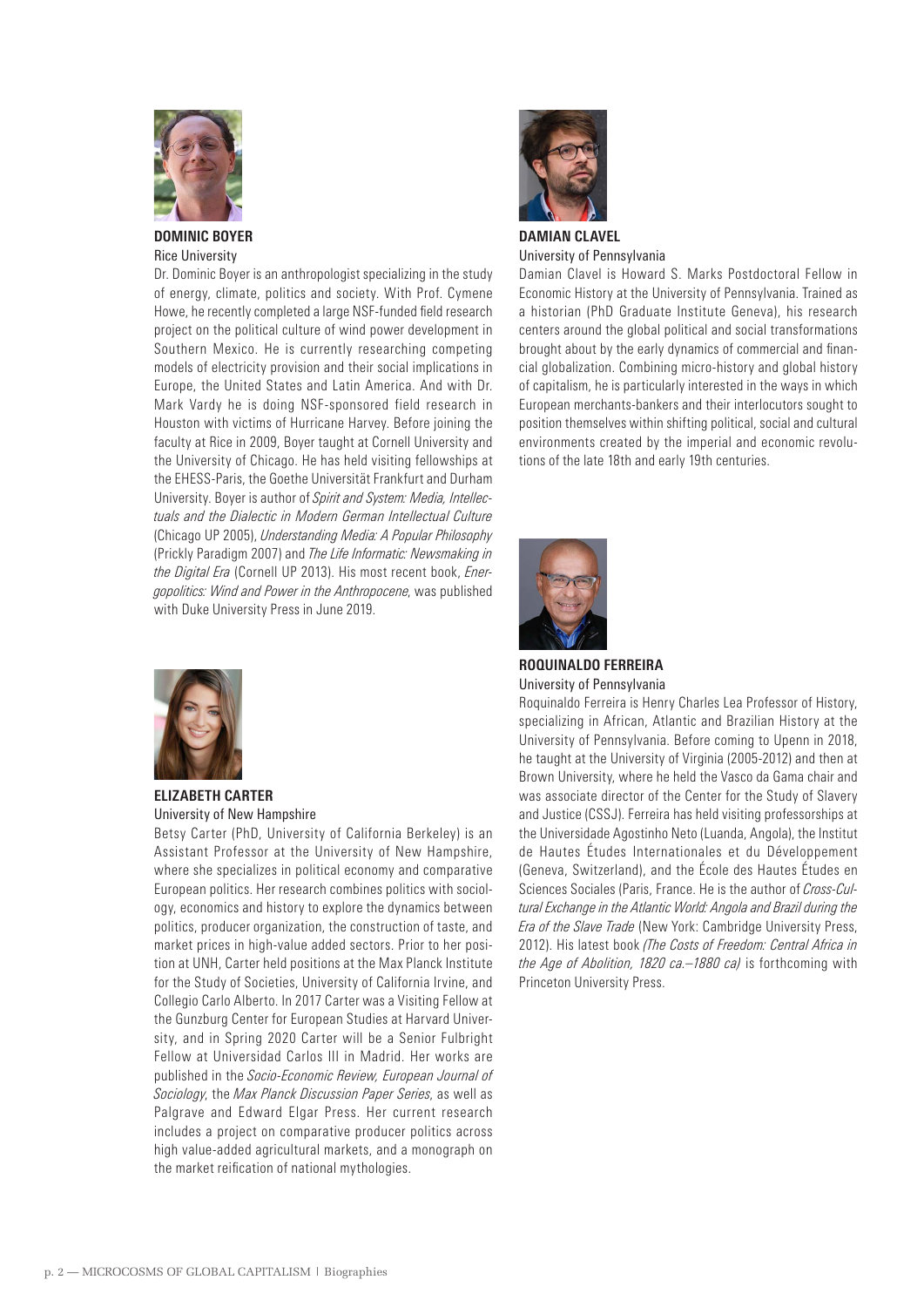

#### **GEOFFROY LEGENTILHOMME** The Graduate Institute, Geneva

Geoffroy Legentilhomme is a PhD candidate at the Graduate Institute of International and Development Studies, Geneva, currently visiting Utrecht University. His areas of interest cover mainly two themes: first, the history of finance, financial markets, and the actuarial science of fixed-income securities; second, the business history of the insurance industry in general, with a specific focus on the emergence and development of the Swiss insurance market. In September 2018, he was awarded a Doc.mobility grant from the Fonds national suisse de la recherche scientifique.



# **MATTHIEU LEIMGRUBER** University of Zurich

Matthieu Leimgruber is professor of social and economic history at the University of Zurich. He has published extensively on the history of social security (www.historyofsocialsecurity.ch) and transnational welfare expertise. In 2017, he edited – with Matthias Schmelzer – *The OECD and the international political economy since 1948*, a pioneering volume on the history of the OEEC/OECD and global economic governance (www.oecdhistoryproject.net). He is currently finishing a research report on arms industrialist and art collector Emil G. Bührle (www.buehrle.ch/ en/) and working on multinational enterprises and business taxation.



**FABIO LÓPEZ LÁZARO** University of Hawaii

Fabio López Lázaro (PhD, University of Toronto) is Associate Professor of early modern maritime history at the University of Hawaii and Director of the university's Centre for Research in World History. His research focuses on trans-jurisdictional legal, political, and economic maritime history between 1300 and 1700. He published his first monograph *No Crime Safe in its Hiding Place: Crime and Society in Early Modern Spain* in 2008. His most recent monograph, *The Misfortunes of Alonso Ramírez: The True Adventures of a Spanish American with Seventeenth-Century Pirates* (University of Texas, 2011), studies the early modern relationship between global seafaring predation, imperialism, and capitalism. He has just published a revised and expanded French edition *Les infortunes d'Alonso Ramirez: Les pirates et l'empire espagnol à la fin du XVIIe siècle* (Editions Anacharsis, 2017). His next projects include a critical edition of the memoirs of the late seventeenth-century Spanish ambassador to England, Don Pedro de Ronquillo, a study of how medieval Romano-Canonical law spawned a globalising process that imagined body politics as economic corporations ("The Incorporated World"), and a handbook for graduate and postgraduate global history entitled *The Transliminal Approach to Researching Global, Transnational, and Non-National Histories: Historiography, Methodology, and Annotated Bibliography.* López Lázaro has served as the Editor-in-chief of the *Journal of World History* since 2013.



**PILAR NOGUES-MARCO** University of Geneva

PhD in Economics (International Finance) at Sciences-Po Paris, Pilar Nogues-Marco is an Associate Professor in Economic History at the University of Geneva (Paul Bairoch Institute), Research Affiliate at Centre for Economic Policy Research (CEPR) and Trustee of the European Historical Economics Society (EHES). Her research focuses on monetary and financial history from the early modern period to nowadays. Before joining the University of Geneva in 2015, she held teaching and research positions at Carlos III University of Madrid, University Pompeu Fabra, Sciences-Po Paris and University of Barcelona.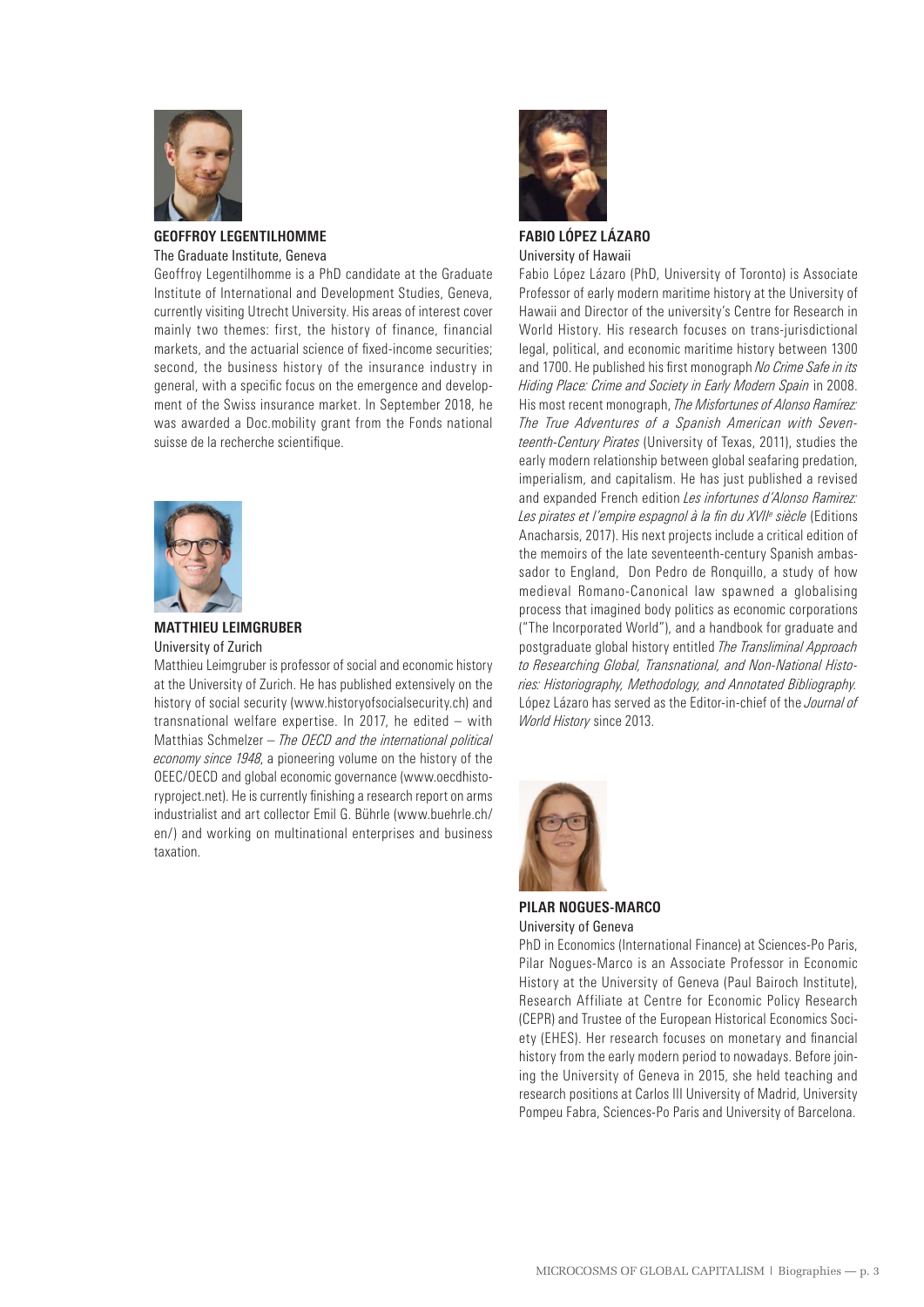

# **KIM OOSTERLINCK** Université libre de Bruxelles

Kim Oosterlinck is currently Professor of Finance at the Solvay Brussels School of Economics and Management (SBS-EM, ULB), Vice-Rector of the Université libre de Bruxelles (ULB)., chairman of the Centre Emile Bernheim and Research Fellow of the CEPR. He holds a PhD from the ULB and was a Post-doctoral Researcher at Rutgers University (the State University of New Jersey). His main research interests are sovereign bond valuation, economic and financial history and cultural economics (with a strong focus on art markets). Kim Oosterlinck published *Hope Springs Eternal. French Bondholders and the Repudiation of Russian Sovereign Deb*t at Yale University Press in 2016.



The New School, New York City

Julia Ott is Associate Professor of History at the New School. She holds a PhD from Yale University and is committed to advance critical histories of capitalism. She is editor of Public Seminar, a member of the Editorial Board of *Dissent*, and a Co-Editor of the book series *Studies in the History of U.S. Capitalism* published by Columbia University Press. Her book researching how participation in financial markets became the embodiment of citizenship and entitled *When Wall Street Met Main Street: The Quest for an Investors' Democracy* published by Harvard University Press in 2011 won the Vincent DeSantis Prize for the Best Book on the Gilded Age and Progressive Era. She is currently working on her next book entitled *Weath Over Work: The Origins of Venture Capital, The Return of Inequality, and the Decline of Innovation*.



# **ARNAUD ORAIN** University Paris 8

Arnaud Orain is professor at the European Studies Institute at University Paris 8 and was prevouisly David Fellow at the History department of Princeton University. He hold a PhD from University Paris I Panthéon-Sorbonne. His research focuses on the economic and cultural history of the Enlightenment. His recent works cover the opposition to physiocraty and the links between the religious, the literature and the political economy. He is co-editor of *Les voies de la richesse?: La physiocratie en question (1760-1850*) (2017) and published as well many articles in *History of Political Economy*, the *Journal of the History of Economic Thought* and *The European Journal of the History of Economic Thought*. His last book *La politique du merveilleux. Une autre histoire du système de Law (1695-1795)*  published 2018 won the 2019 Best Book prize of the European Society for the History of Economic Thought.



**SOPHUS A. REINERT** Harvard Business School

Sophus Reinert is a Professor of Business Administration in the Business, Government, and the International Economy Unit at Harvard Business School. Before joining HBS, he was a research fellow and an affiliated lecturer in history at Gonville & Caius College at the University of Cambridge (UK). Starting with the dawn of market capitalism in Renaissance Italy, Professor Reinert works at the intersection of economic ideas, policies, and practices in history, particularly as seen through the lens of national strategies in international competition. He seeks to shed light on big questions: Where did capitalism originate, what is it now, and what might it become in the future? How do political communities rise and decline economically? How have governments influenced businesses and economic development through their policies? In this pursuit, he has challenged many accepted truths about the origins of political economy and the nature of economic policy and competition. His 2011 monograph entitled *Translating Empire, Emulation and the Origins of Political Economy* won the 2012 Spengler Prize, the 2012 EAEPE-Myrdal Prize and the 2012 George L. Mosse Prize. His most recent monograph *The Academy of Fisticuffs, Political Economy and Commercial Society in Enlightenment Italy* was published in 2018 at Harvard University Press.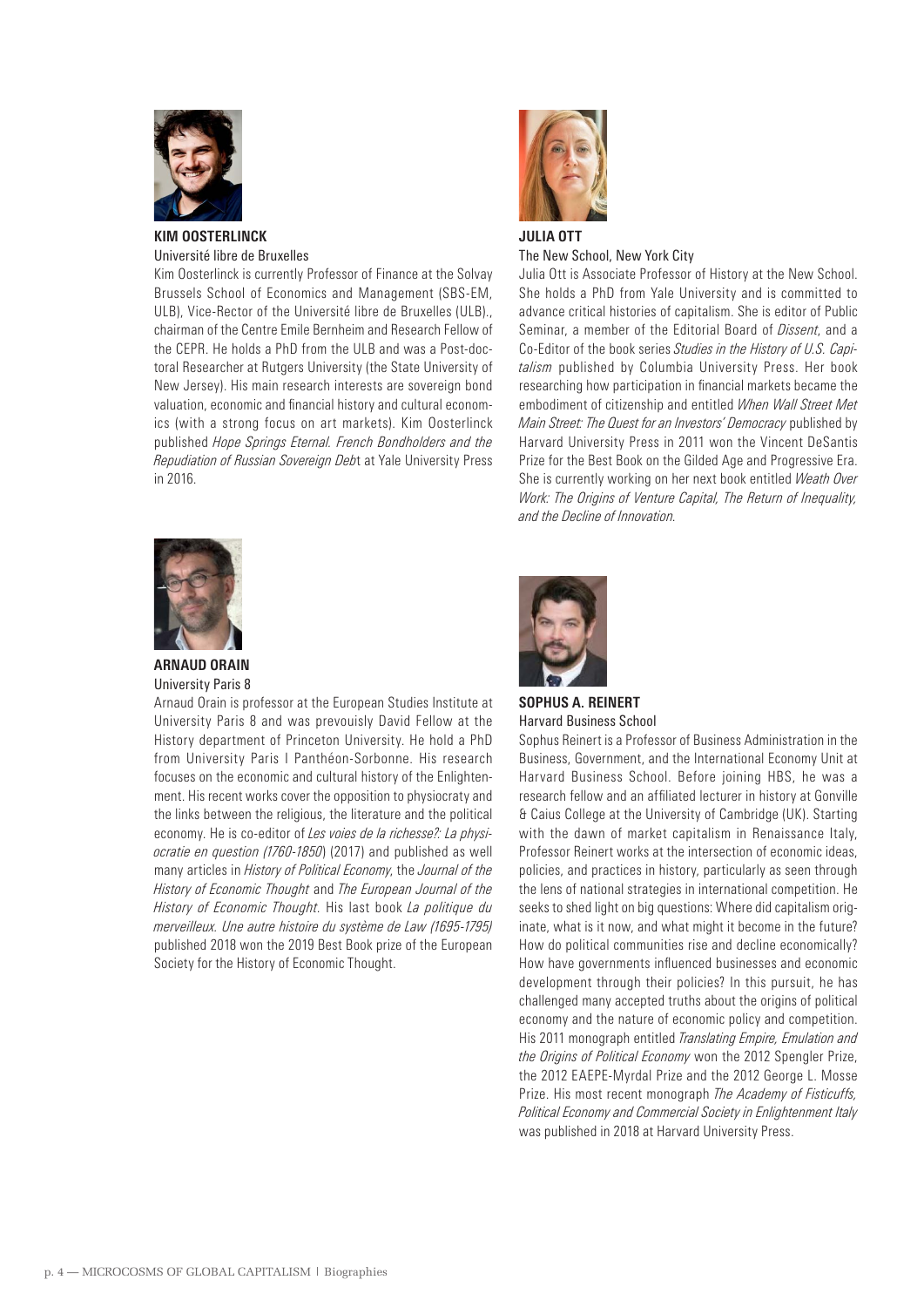

#### **AMALIA RIBI FORCLAZ** The Graduate Institute, Geneva

Amalia Ribi Forclaz is an Associate Professor in International History. She holds a DPhil in Modern history from Lincoln College, Oxford (2008) and has held fellowships at the Oxford Modern European History Research Centre, the Excellence Cluster Asia and Europe in Heidelberg and as an SNF Ambizione Fellow at the Graduate Institute. Her areas of expertise include 19th and 20th century internationalism, the history of slavery and abolition, and the global history of agriculture and rural development. Amalia Ribi Forclaz has published various articles and books on this subjects including a monograph titled *Humanitarian Imperialism. The Politics of Anti-Slavery Activism, 1880-1940* (Oxford University Press: 2015) and, more recently, together with Liesbeth van de Grift, the edited volume *Governing the Rural in Interwar Europe* (Routledge: 2017).



**ILARIA SCAGLIA** Aston University

Ilaria SCAGLIA is Lecturer (Assistant Professor) in Modern History at Aston since May 2018. Before this, she was Assistant Professor in the Department of History and Geography at Columbus State University, USA (2013-2018) and a Volkswagen-Mellon post-doctoral research fellow in Germany (Free University Berlin) and a Visiting Researcher at the Centre "History of Emotions" at the Max Planck Institute for Human Development in Berlin (2016–17). Her main fields of interest include the history of internationalism and the history of emotions. Her previous publications dealt with the interplay of art and performative politics, nation branding and international cooperation, and the moral economy of internationalism. She has a forthcoming book: *The Emotions of Internationalism: Feeling International Cooperation in the Alps in the Interwar Period* (Oxford University Press, 2020).



# **JOSÉ ANTONIO SANCHEZ ROMAN** Complutense University of Madrid

José Antonio Sánchez Román is associate professor of Modern History at the Department of International Relations and Global History at the Universidad Complutense de Madrid. He has been twice Fulbright Visiting Scholar, at Ohio State University and Princeton University Respectively. He has also been visiting scholar at Columbia University. His first book, *La dulce crisis. Estado, empresarios e industria azucarera en Tucumán, Argentina, 1853-1914* (Sevilla, 2005) was awarded the Nuestra América Price in 2004. He published *Taxation and Society in Twentieth Century Argentina* in 2012. In recent years he has been researching on the history of the involvement of Latin America in the League of Nations and has already published several articles and book chapters.



**MICHELE SOLLAI** The Graduate Institute, Geneva

Michele Sollai is PhD Candidate in International History at the Graduate Institute. His area of interest are History of international development, Rural development, Italian colonialism and History of Ethiopia (19th–20th century), History of the International Labour Organization. He holds a MA from the Scuola Normale Superiore di Pisa. His PhD Thesis project is entitled *The Thin Green Line. The Making and Re-Making of Agrarian Development in Ethiopia (1930s-1950s)*.